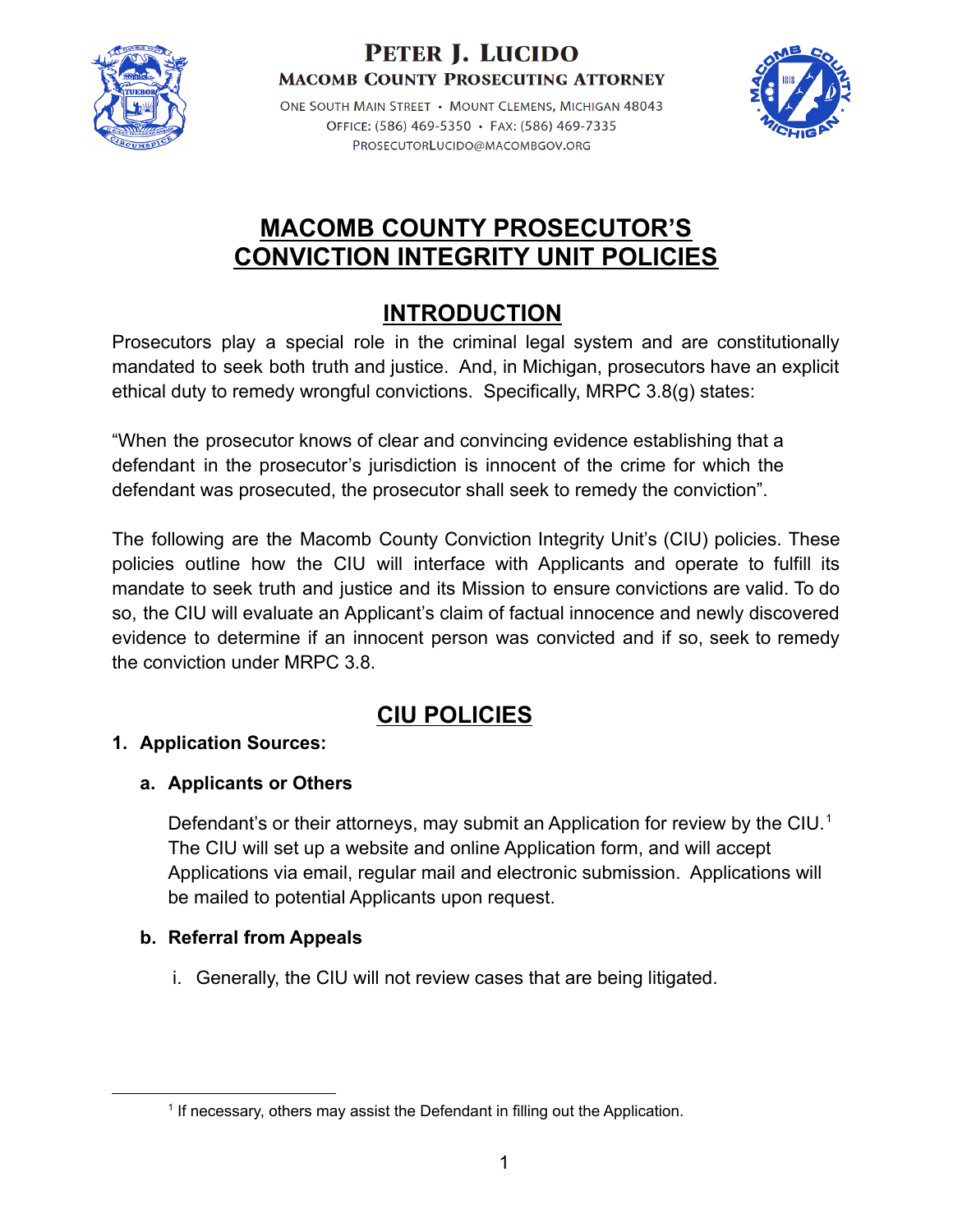- ii. The Chief Assistant Prosecuting Attorney of Appeals, may refer 6.500 motions to the CIU for independent review.
- iii. If in the course of screening the 6.500 motion, the CIU determines that an investigation may be necessary, the CIU will recommend to the Chief APA of Appeals that an extension be requested and will provide an estimate of the time necessary for an investigation. Where applicable, Appeals will file for an adjournment.
- iv. Review of the 6.500 motion by Appeals and any investigation by the CIU shall be wholly independent and will be subject to a conflict wall. Only the Prosecuting Attorney or his Deputy may determine that a discussion with both units is necessary and in the interest of justice.
- v. The Court shall not be notified that the CIU is reviewing a pending case. Such notification may prejudice the case by suggesting to the Court that the Applicant's claims have no merit if the CIU cannot substantiate claims of factual innocence, or discover new evidence to substantiate such claims.

# **c. Request of an Assistant Prosecuting Attorney (APA)**

Because the Prosecutor's Office is committed to avoiding wrongful convictions, APAs may request consultation or review of a case or any part of a case by the CIU, before, during, or after a case.

## **2. Screening Protocols:**

## **a. Pre Screen**

- i. The CIU will pre-screen all Applications to ensure that the prosecution and conviction occurred in Macomb County via the Macomb County Prosecutor's Office. Federal cases, or cases from other states or counties, will not be accepted for investigation
- ii. Applications must be accompanied by a signed Advice of Rights.
- iii. The CIU will determine if the Applicant has exhausted his/her appeals and that there are no other post-conviction proceedings pending such as an MCR 6.500 motion, federal habeas petition, or other post-conviction proceedings. If pending, these cases (except in rare instances) will be declined.

## **b. Screening Criteria**

i. The Applicant must claim "factual innocence," meaning that he/she did not commit or participate in the crime at issue.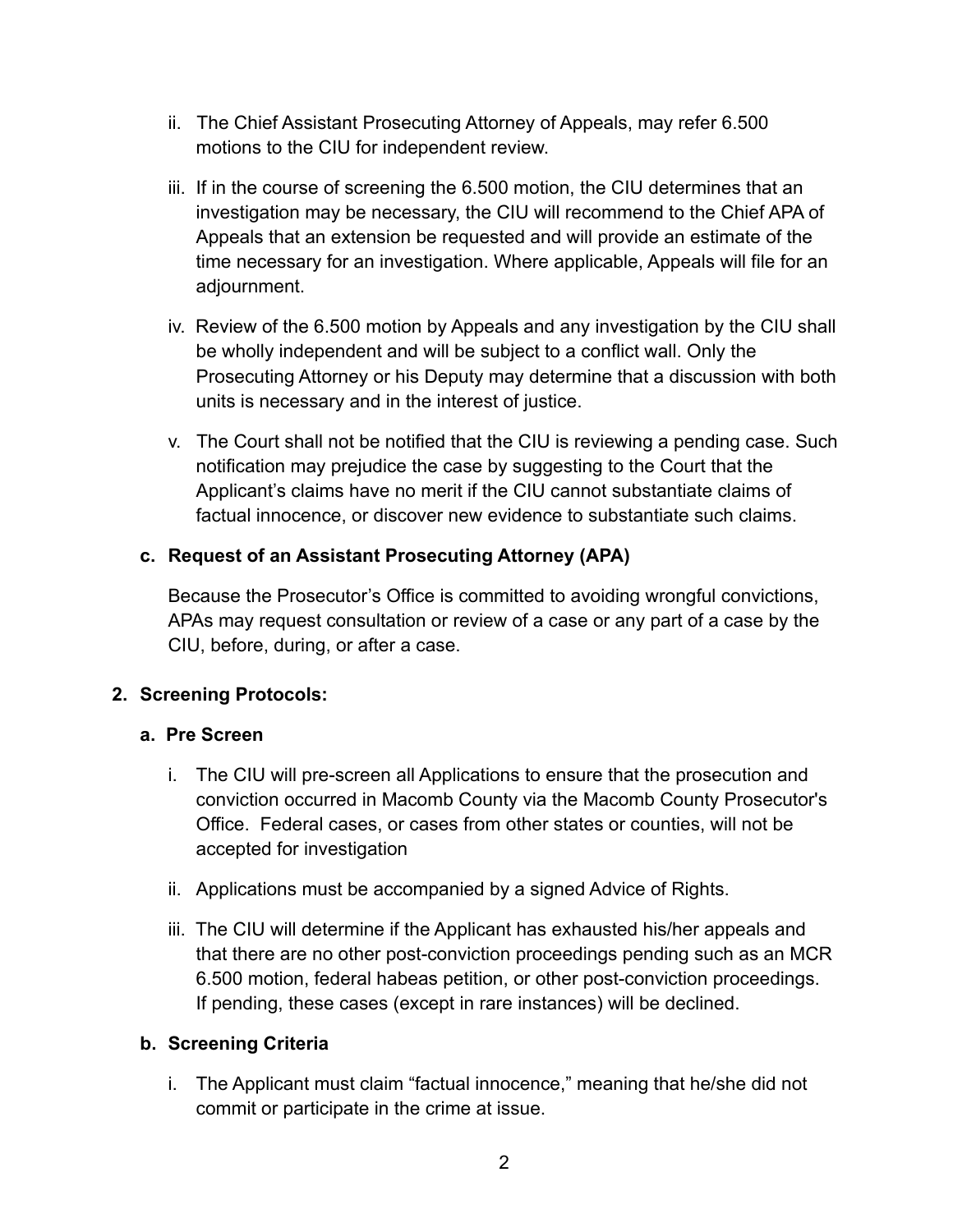- ii. Newly discovered evidence that supports the Applicant's claim of innocence must be identified. This is evidence not previously known or used at the time trial, plea or post conviction. The Applicant may know of such evidence or it may be uncovered during a CIU investigation of the case. $2$
- iii. A guilty plea is eligible for review if factual innocence based on newly discovered evidence can be shown.
- iv. The CIU will not investigate claims that have already been considered by a judge or jury, or raised in post-conviction proceedings such as direct appeal, federal habeas, or MCR 6.500.
- v. The CIU will not investigate claims of legal error such as unfavorable rulings, procedural errors, or sentencing errors. Nor will the CIU investigate claims involving affirmative defense such as self-defense, consent, etc.
- vii. The CIU may also, in its discretion and in discussion with the Prosecuting Attorney or his Deputy, investigate other claims of innocence and/or wrongful conviction in exceptional circumstances where the interests of justice require such action.
- viii.Applicants will not be required to waive attorney-client privilege to apply for CIU review. Should the CIU determine that speaking with trial counsel and/or obtaining the trial file would assist in the review, the Unit will request written authorization for release of information from the Applicant.
- ix. Any conflict that disqualifies the CIU from investigating a case, will be made on a case by case basis. The Applicant will be informed if a conflict exists. The Attorney General's office will be petitioned for possible reassignment of the Application. See MCL 49.160 entitled: "Special Prosecuting Attorney".

## **c. Outcomes of Screening**

- i. Acceptance for further investigation by CIU.
- ii. Rejection in writing.

<sup>&</sup>lt;sup>2</sup> An Applicant does not need to identify new evidence in the Application. Applicants are often unable to develop new evidence while incarcerated. A preliminary investigation, therefore, is often needed.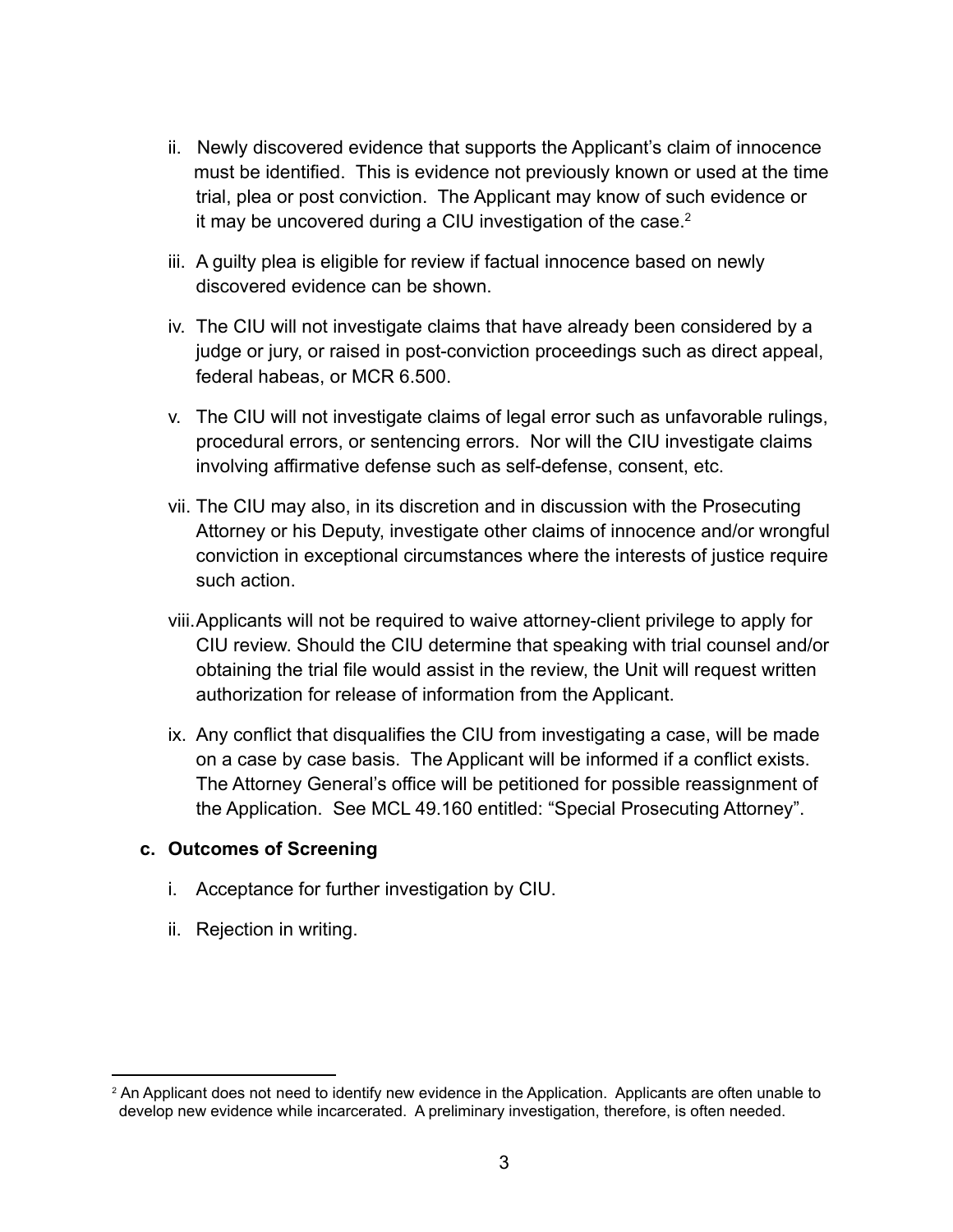## **3. Reinvestigation, Outcomes and Discovery:**

## **a. Reinvestigation**

- i. If the CIU accepts a case for reinvestigation, the CIU will gather investigative materials from the applicable law enforcement agencies. The trial court, and appellate court case files, and any new evidence discovered or that has been submitted will also be assembled and analyzed. In cases involving codefendants, incentivized witnesses, or where other criminal cases may be implicated, the CIU will collect the files related to those cases as needed.
- ii. Where applicable and on a case-by-case basis, other files to gather may include medical records, Department of Corrections, etc.

#### **b. Outcomes of Reinvestigation**

- i. Based on its review of the documentary evidence, the CIU may recommend closing the case. Or, as outlined below, continue the Investigation.
- ii. Such investigation may include, gathering additional information, testing physical evidence, consulting experts, interviewing the Applicant and/or witnesses, or any other means deemed necessary.

#### **c. Discovery Considerations**

- i. When a case accepted for review is submitted by a *pro se* Applicant, the CIU shall determine, on a case by case basis, whether the appointment of independent legal representation would promote justice and facilitate review of the case. In such cases, the CIU shall recommend that the Applicant seek legal representation and, if requested, assist by referring the individual to an appropriate innocence project, law school clinic, *pro bono* counsel, or public defender's office. The Applicant may retain private counsel as well.
- ii. The CIU will, to the extent possible, provide updates to Applicants and/or their counsel on the investigation.
- iii. Should forensic testing or expert consultation be required, the CIU will seek to obtain such testing or consultation in a cost-effective and timely manner. Possible resources for such testing and/or consultation are the Michigan Attorney General's Conviction Integrity Unit, and Western Michigan University, Thomas M. Cooley Law School Innocence Project.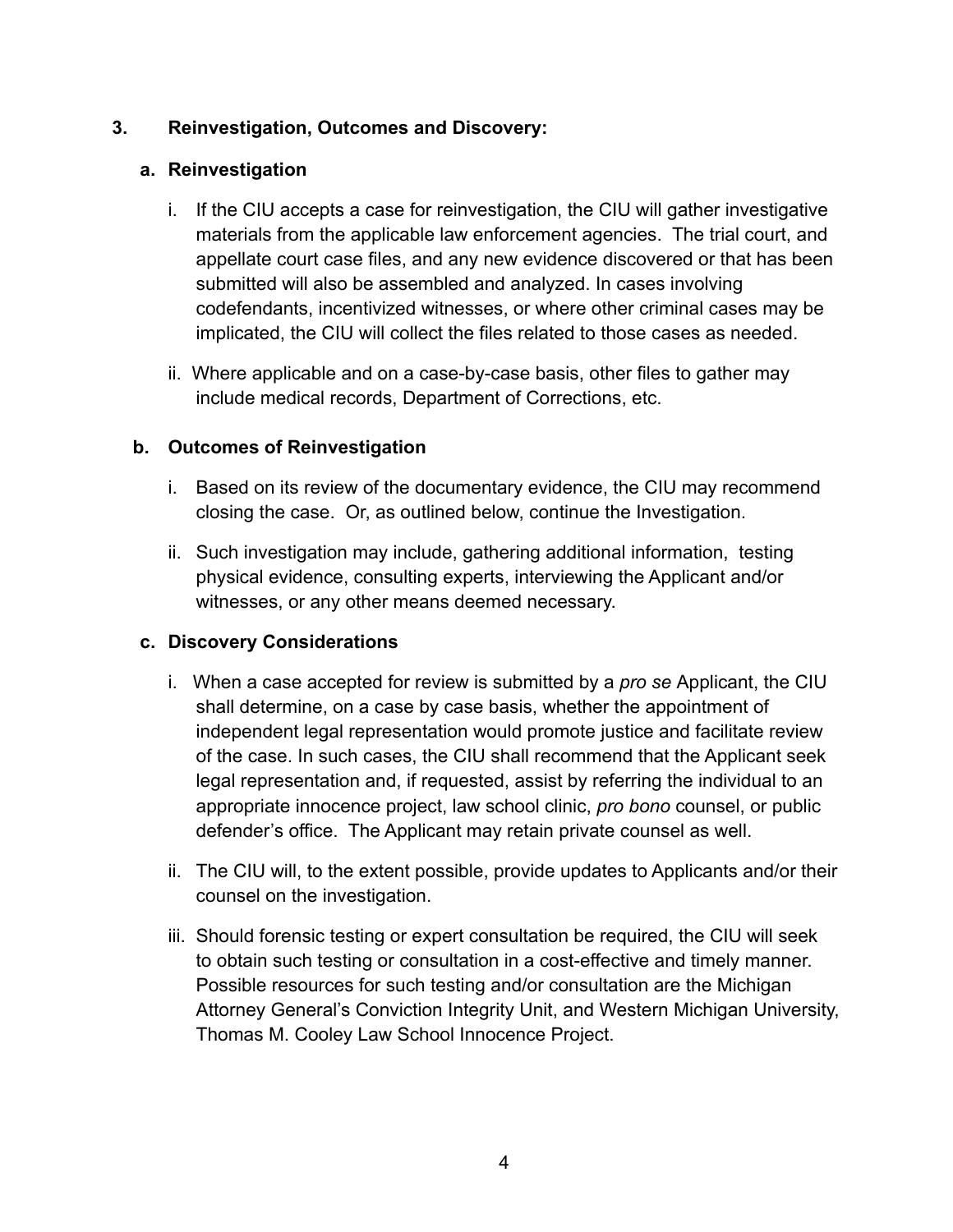- iv. If forensic testing is contemplated or advice of an expert deemed necessary, the Applicant must have the advice of counsel to discuss all implications, or make a written waiver of such representation.
- v. Should an Applicant send materials or information to the CIU, the CIU may share such information and materials provided by an Applicant to the Prosecuting Attorney to discuss any remedy regarding the claim of innocence. Otherwise, the materials and information provided by the Applicant will not be shared unless required by law or the Michigan Rules of Professional Conduct.

## **4. Victim Advocacy and Media:**

## **a. Crime Victim Rights**

- i. The CIU shall comply with all statutes and rules governing victims' rights. The CIU may engage a victim's advocate at any stage in the investigation when doing so may be in the best interest of the investigation and/or the victim.
- ii. Involving a victim's advocate is especially critical prior to the filing of any pleading in a case, including orders to test evidence, or a motion to vacate or otherwise alter the conviction. Prior to any interview of the victim, the victim's advocate must be contacted.

## **b. Media**

At any point during an investigation, if a media outlet is in contact with the CIU, every effort shall be made to contact the victim(s) prior to any statement to the media.

## **5. Results of Reinvestigation:**

## **a. Rejection**

The CIU may decide to reject a case at any time during the investigation. The Applicant and/or the Applicant's attorney will be notified of the rejection in writing.

# **b. Recommendation for Release or New Trial, etc**

i. At the conclusion of a reinvestigation, the CIU Chief will evaluate the evidence and draft a summary of the CIU's findings and will make a recommendation for remedy (release, new trial, etc ), if any, to the elected Prosecuting Attorney. The Prosecuting Attorney will make the final decision as to whether and what kind of remedy to seek.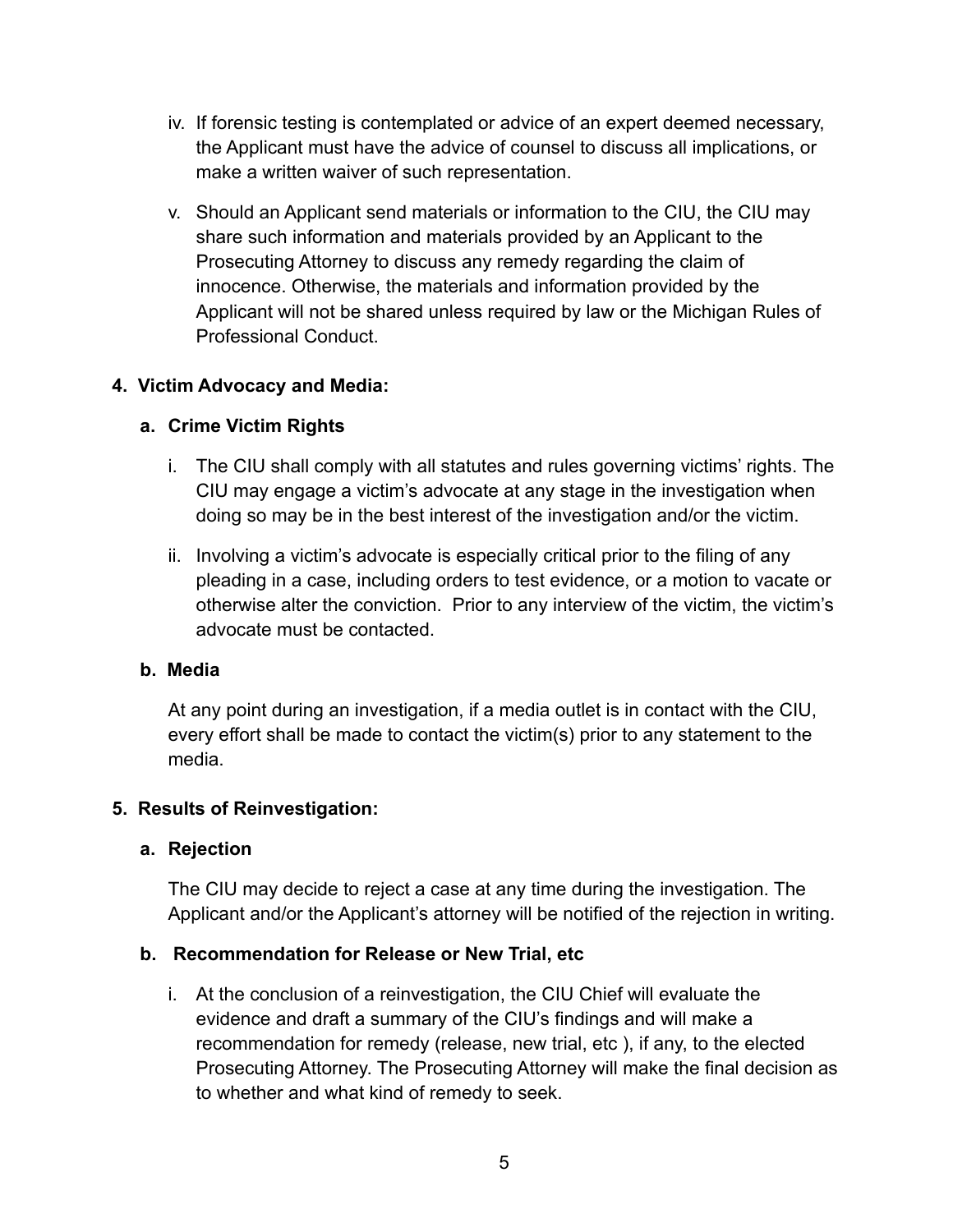- ii. If the Prosecutor decides that release, new trial or other relief is warranted, the court will be notified by the appropriate pleading. If a defendant does not have an attorney, one shall be engaged via pro bono counsel, or a public defender may be appointed to represent the defendant. The defendant may also retain private counsel.
- iii. The Prosecuting Attorney will inform prosecutors who handled the underlying case of the outcome of a given review.

#### **6. Release and Re-entry:**

#### **a. Release**

Where the Prosecuting Attorney determines and a court decides that a conviction should be overturned and a case dismissed based on factual innocence, the CIU will, to the extent possible, assist the exoneree with re-entry into the community.

#### **b. Organizations That May Be Helpful With Re-Entry**

- i. MDOC: Available for 2 years after release; may assist with housing, employment, etc. [www.michigan.gov/corrections](http://www.michigan.gov/corrections)
- ii. Proving Innocence: May provide modest financial assistance to get exoneree basics after release. <http://www.provinginnocence.org>
- iii. After Innocence: Provides assistance with post release health care, social services, public benefits and legal services. [jon@after-innocence.org](mailto:jon@after-innocence.org)
- iv. National Organization of Exonerations: Detroit based group that assists exonerees post release. [natlorggofexonerees@outlook.com](mailto:natlorggofexonerees@outlook.com)
- v. Healing Justice: Organization utilizes a multidisciplinary approach to assisting victims and exonerees with the aftermath of wrongful convictions. <http://healingjusticeproject.org>

#### **c. Statutory Resources**

The Wrongful Imprisonment Compensation Act, MCL 691.1751 et seq (WICA), allows the wrongly convicted to file a petition against the State of Michigan for financial compensation for years spent in prison.